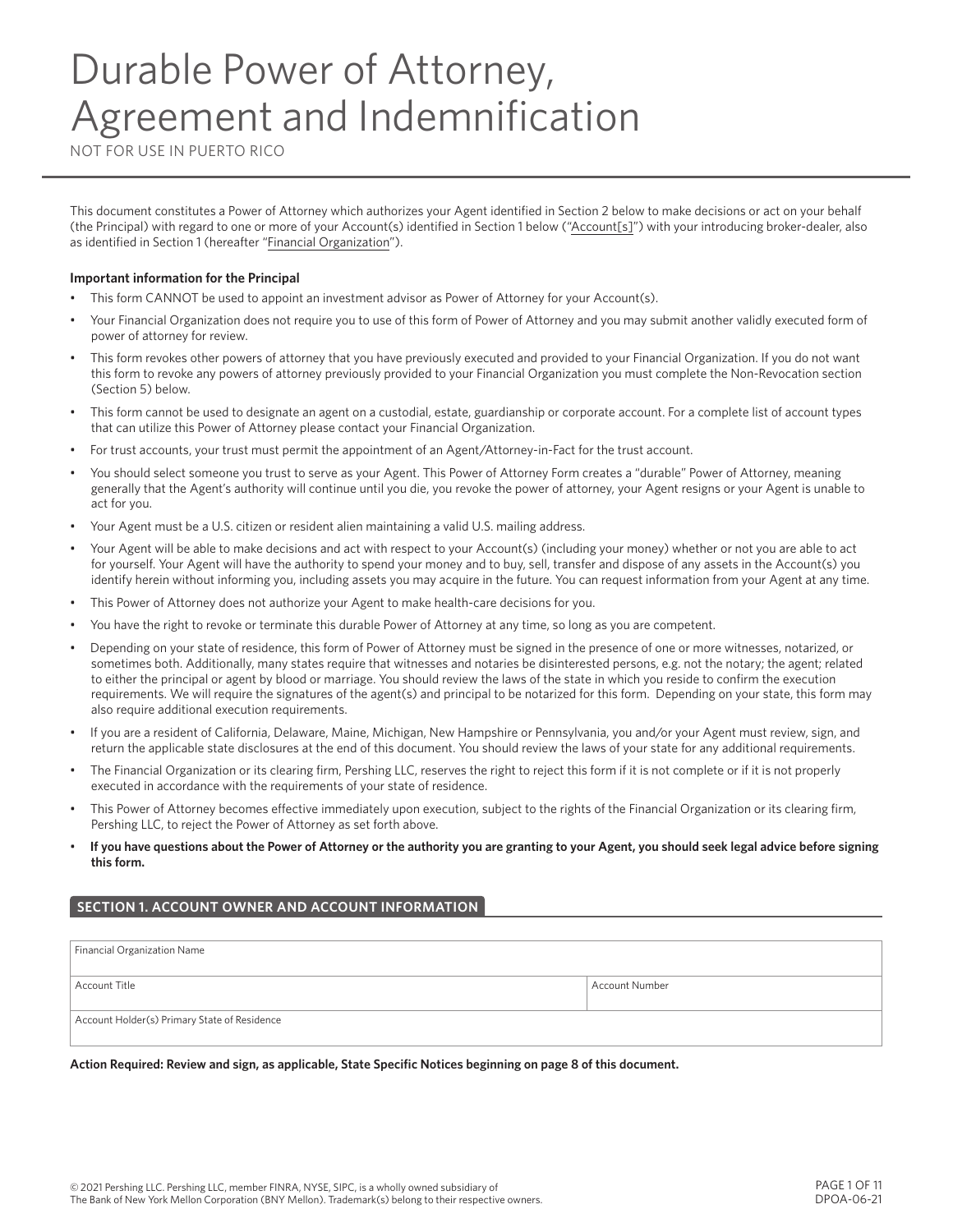# **SECTION 2. APPOINTMENT AND DESIGNATION OF AGENT**

I, as owner of the Account(s) indicated in Section 1 above, hereby authorize  $\blacksquare$ 

(whose information appears below in Section 3 below and whose signature appears below), as my authorized Agent (s), to act for me and on my behalf in connection with my Account(s) with the Financial Organization as indicated in Section 1.

# **SECTION 3. AGENT INFORMATION**

This form can be used to appoint one or more agents. If additional agents are required, please include additional copies of this page when submitting the form.

#### **Agent 1**

| Name    |       | Social Security Number |
|---------|-------|------------------------|
| Address |       |                        |
| City    | State | Zip                    |

#### **Co-Agent 2**

| Name    |       | Social Security Number |
|---------|-------|------------------------|
| Address |       |                        |
| City    | State | Zip                    |

# **SECTION 4. POWERS TO BE GRANTED TO AGENT**

I, as owner of the Account(s) indicated in Section 1 above, hereby grant the individual(s) identified in Section 2, as my Agent, the following powers as indicated below with respect to my Account(s):

Note: Initial in the space provided below in order to grant your Agent EITHER Limited Authority over your Account(s) or Full Authority over your Account(s). You can only make ONE selection.

#### Initial **X Limited Authority**

- Make purchases, sales or trades of securities, as well as with respect to all other things necessary or incidental to the furtherance or conduct of such purchases, sales or trades.
- Redeem or liquidate assets and securities in my Account(s).
- Request to receive statements of my Account(s), notices, and/or any other documents and information regarding my Account(s) or the investments in my Account(s). If you would like your Agent to receive duplicate statements, you or your Agent must contact your Financial Organization.

# Initial

- **X Full Authority**
- Make purchases, sales or trades of securities, as well as with respect to all other things necessary or incidental to the furtherance or conduct of such purchases, sales or trades.
- Redeem or liquidate assets and securities in my Account(s).
- Deliver or distribute assets and securities from any of my Account(s) and make payment of moneys, without restriction, to any one or more persons (specifically including my Agent himself or herself) as my Agent may order and direct.
- Transfer securities and assets from or among my Account(s) including, but not limited to, initiating IRA rollovers or Roth IRA conversions.
- Pledge assets in my Account(s) including the ability to enter into a Margin Agreement or otherwise to borrow, pay, renew or extend the time of payment of a debt of the principal.
- Establish new Account(s) in my name or on my behalf and modify or terminate any existing Account(s).
- Change the address of record or mailing address for any of my Account(s).
- Request and receive statements of my Account(s), notices, and or any other documents and information regarding my Account(s) or the investments in my Account(s). If you would like your Agent to receive duplicate statements, you or your Agent must contact your Financial Organization.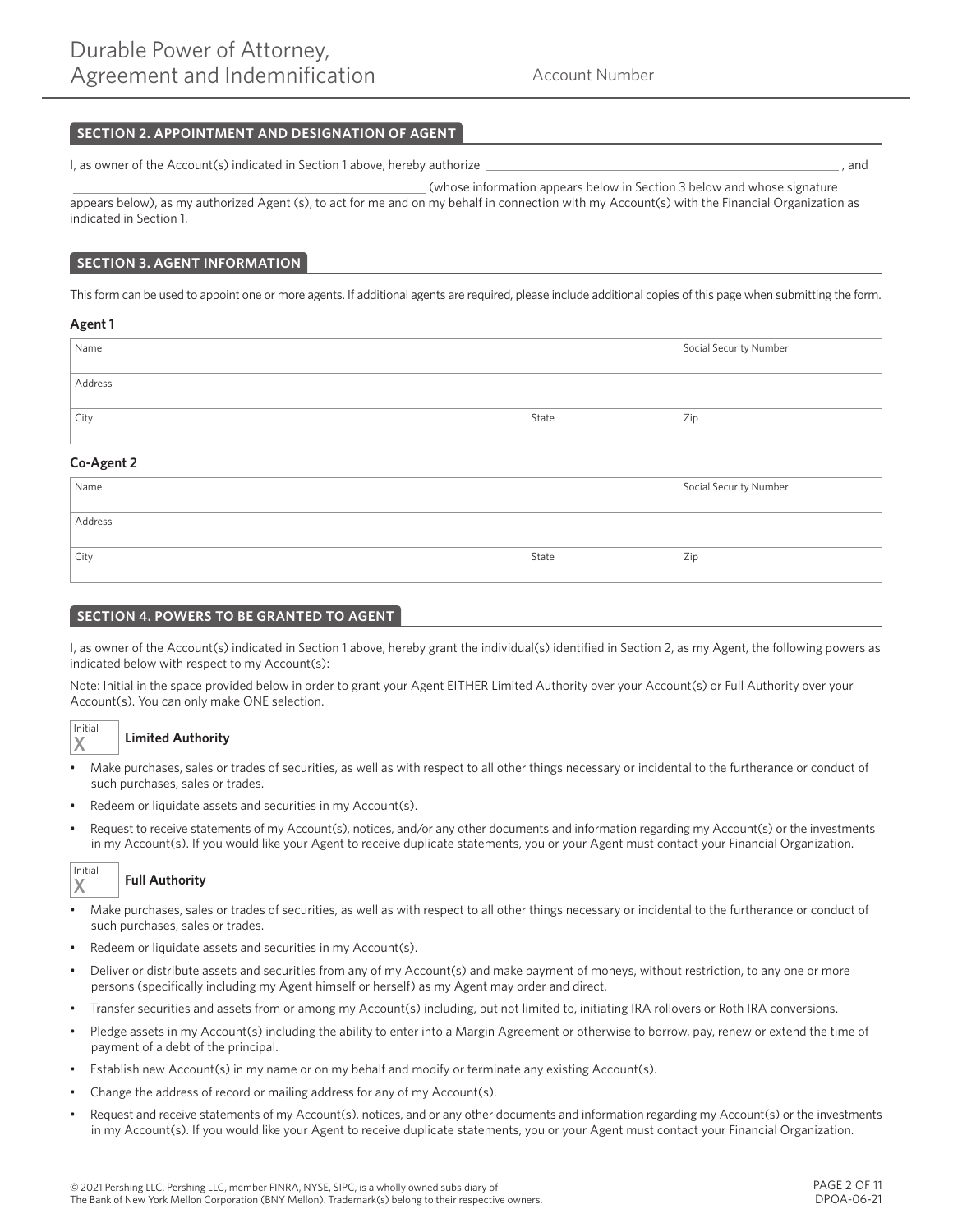# **Grant of Authority to Designate or Change Beneficiaries (OPTIONAL)**

• CAUTION: Granting any authority to your Agent to appoint or remove beneficiaries on your Account(s) will give your Agent the authority to take actions that could significantly reduce your property or change how your property is distributed at your death. By granting these powers to your Agent, s/he may be able to designate him/herself as the beneficiary of your Account(s).



**<sup>X</sup>** I hereby grant the Agent(s) identified in Section 2 the power to designate beneficiaries or change existing beneficiaries for the applicable Account(s) identified in Section 1.

# **SECTION 5. ACKNOWLEDGEMENT OF NON-REVOCATION OF PRIOR POWERS OF ATTORNEY**

This document revokes any other powers of attorney that the Principal has previously executed and provided to the Financial Organization, unless the undersigned has specified otherwise in the box below.

| ۰<br>٠ |  |
|--------|--|
|        |  |
|        |  |

INITIAL HERE TO NOT REVOKE PRIOR POWERS OF ATTORNEY

#### **SECTION 6. AGENT ACKNOWLEDGEMENT OF APPOINTMENT, AGREEMENT AND INDEMNIFICATION**

By signing below as the Agent, I hereby acknowledge, affirm and agree as follows:

- I am the individual identified as the Agent above and I have read and understand the terms of this Power of Attorney, including any applicable state specific disclosures below, and I accept the authority granted under this Power of Attorney.
- I agree to be bound by the terms and provisions of this form and agreement and all applicable state notices herein.
- I agree to be bound by any and all terms and conditions provided in any agreement(s) related to the Account(s) identified above.
- I am not associated with a member of the Financial Industry Regulatory Authority ("FINRA") and I agree to provide the Financial Organization prompt written notice if I become so associated in accordance with FINRA rules.
- The Principal is now alive and has not, at any time, revoked or repudiated this Power of Attorney. This Power of Attorney remains in full force and effect and I am unaware of any pending or anticipated action or proceeding challenging the capacity of the Principal or for the appointment of a guardian over the Principal.
- I have no notice or knowledge of any facts indicating that this Power of Attorney has been modified in any way that would affect my ability hereunder to act as Agent.
- If any of the Account(s) are trust accounts and I have been appointed as Agent by a trustee, I certify that the appointment as Agent for the trustee is authorized by the Trust Agreement.
- I am not being paid for investment advisory services in connection with my appointment as Agent with respect to the Account(s).
- I must act in good faith including using my special skills or expertise on behalf of the principal and do what I know the Principal reasonably expects me to do with the Principal's Account(s), or, if I do not know the Principal's expectations, act in the Principal's best interest.
- I will act loyally for the Principal's benefit and avoid conflicts that would impair my ability to act in the Principal's best interest.
- I will not issue instructions that are inconsistent with the interests of the Principal, or my responsibilities and obligations as Agent.
- I will keep my assets and property separate and apart from those of the Principal.
- I will keep a record of all receipts, disbursements and transactions made on behalf of the Principal.
- I must disclose my identity as an Agent whenever I act for the Principal by writing or printing the name of the Principal and signing my own name as "Agent" in the following manner: (Principal's Name) by (My Signature) as Agent.
- The Financial Organization and Pershing LLC may restrict my ability as Agent to disburse funds or securities from the Account(s) if they reasonably believe that financial exploitation of the Principal or Agent has occurred, is occurring, has been attempted or will be attempted.
- I will stop acting on behalf of the Principal if I learn of any event that terminates this Power of Attorney or if my authority under this Power of Attorney has been restricted for any reason.
- I will advise the Financial Organization and Pershing LLC immediately if this Power of Attorney is revoked, terminated or if the Principal becomes deceased.
- This Power of Attorney is continuing and shall remain in full force and effect until revoked by the Principal, the Principal's death, my removal as Agent, or my resignation as Agent, by satisfactory written notice addressed to the Financial Organization and delivered to the Financial Organization's office at its address.
- The Financial Organization and Pershing LLC shall not be responsible or liable for any acts or omissions by me. I hereby do fully indemnify and hold the Financial Organization and Pershing LLC, their successors, whether by merger, consolidation or otherwise, and assigns, harmless for any losses, liability, claims and costs (including reasonable attorney's fees) resulting from any actions, transactions, withdrawals or transfers made in accordance with my instructions or my failure to provide instructions as Agent. My agreement to indemnify the Financial Organization and Pershing LLC will be binding on my heirs, executors, administrators, successors, and assigns.
- I acknowledge that in order for the Financial Organization and/or Pershing to continue to rely upon this Power of Attorney, I may be required to complete an "Affirmation of Full Force and Effect" form every three years.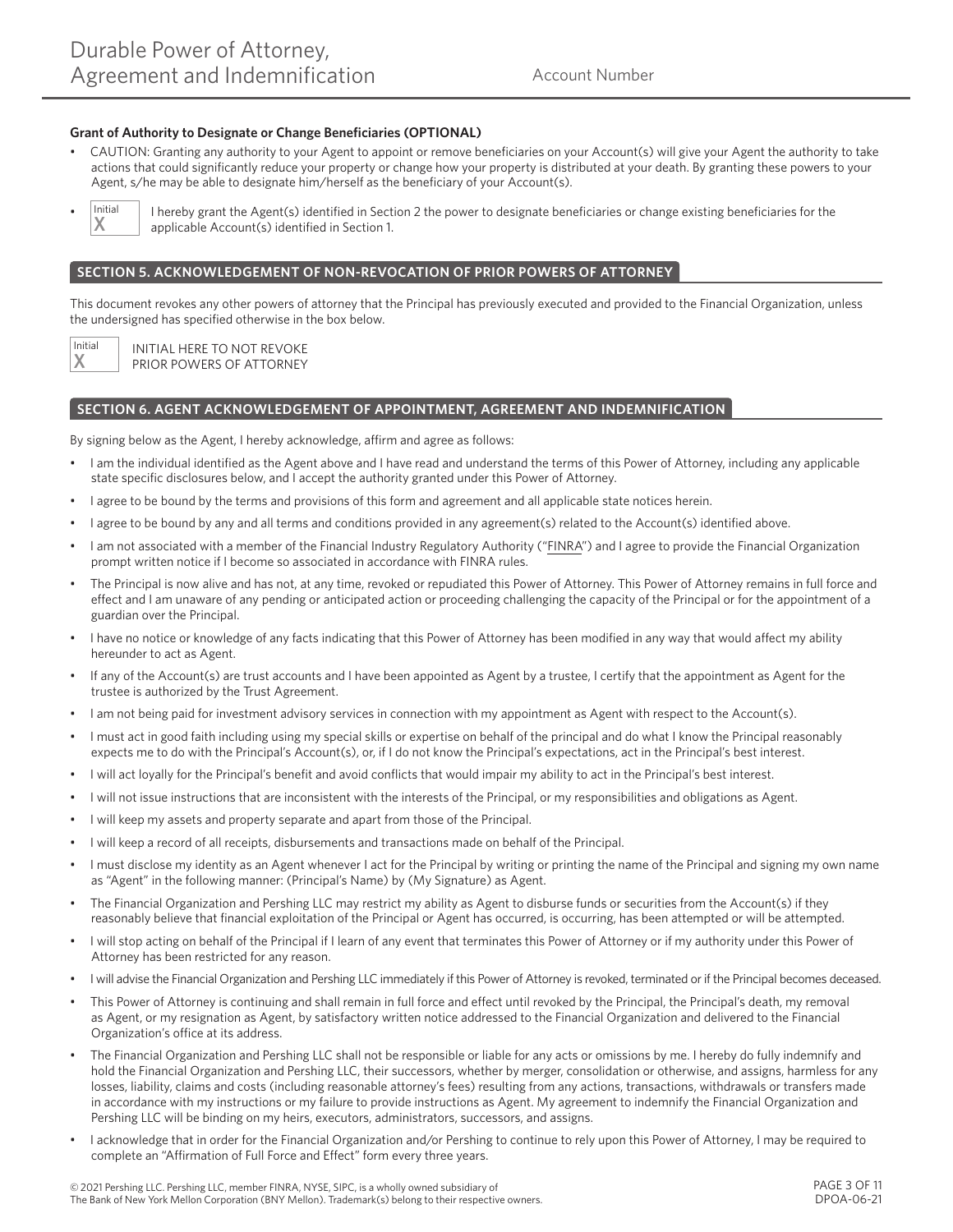# **SECTION 6A. EXECUTION BY AGENT**

**NOTE:** This form must be notarized. In addition, if the Principal is a resident of California, Delaware, Maine, Michigan, New Hampshire or Pennsylvania, the Principal and Agent(s) must read, review, sign, and return the applicable state disclosures at the end of this document.

| Agent 1                                                                                                                                                                                                                                                                                                                                                                                                                                                   |                                                                                                                                                                                                                                |
|-----------------------------------------------------------------------------------------------------------------------------------------------------------------------------------------------------------------------------------------------------------------------------------------------------------------------------------------------------------------------------------------------------------------------------------------------------------|--------------------------------------------------------------------------------------------------------------------------------------------------------------------------------------------------------------------------------|
| Print Name                                                                                                                                                                                                                                                                                                                                                                                                                                                | Date                                                                                                                                                                                                                           |
| Signature                                                                                                                                                                                                                                                                                                                                                                                                                                                 |                                                                                                                                                                                                                                |
|                                                                                                                                                                                                                                                                                                                                                                                                                                                           |                                                                                                                                                                                                                                |
| <b>Notarization</b>                                                                                                                                                                                                                                                                                                                                                                                                                                       |                                                                                                                                                                                                                                |
| A notary public or other officer completing this certificate verifies only the identity of the individual who signed the document to which this<br>certificate is attached, and not the truthfulness, accuracy, or validity of that document.                                                                                                                                                                                                             |                                                                                                                                                                                                                                |
|                                                                                                                                                                                                                                                                                                                                                                                                                                                           |                                                                                                                                                                                                                                |
|                                                                                                                                                                                                                                                                                                                                                                                                                                                           |                                                                                                                                                                                                                                |
|                                                                                                                                                                                                                                                                                                                                                                                                                                                           | (insert name and title of the officer)                                                                                                                                                                                         |
| personally appeared<br>who proved to me on the basis of satisfactory evidence to be the person(s) whose name(s) is/are subscribed to the within instrument and<br>acknowledged to me that he/she/they executed the same in his/her/their authorized capacity(ies), and that by his/her/their signature(s) on<br>the instrument the person(s), or the entity upon behalf of which the person(s) acted, executed the instrument. I certify under PENALTY OF |                                                                                                                                                                                                                                |
| PERJURY under the laws of the State of                                                                                                                                                                                                                                                                                                                                                                                                                    | that the foregoing paragraph is true and                                                                                                                                                                                       |
| correct. WITNESS my hand and official seal.                                                                                                                                                                                                                                                                                                                                                                                                               |                                                                                                                                                                                                                                |
|                                                                                                                                                                                                                                                                                                                                                                                                                                                           |                                                                                                                                                                                                                                |
|                                                                                                                                                                                                                                                                                                                                                                                                                                                           | <b>TSEAL1</b>                                                                                                                                                                                                                  |
| Signature experience and the state of the state of the state of the state of the state of the state of the state of the state of the state of the state of the state of the state of the state of the state of the state of th                                                                                                                                                                                                                            |                                                                                                                                                                                                                                |
|                                                                                                                                                                                                                                                                                                                                                                                                                                                           |                                                                                                                                                                                                                                |
| Co-Agent                                                                                                                                                                                                                                                                                                                                                                                                                                                  |                                                                                                                                                                                                                                |
| Print Name                                                                                                                                                                                                                                                                                                                                                                                                                                                | Date                                                                                                                                                                                                                           |
| Signature                                                                                                                                                                                                                                                                                                                                                                                                                                                 |                                                                                                                                                                                                                                |
|                                                                                                                                                                                                                                                                                                                                                                                                                                                           |                                                                                                                                                                                                                                |
| <b>Notarization</b>                                                                                                                                                                                                                                                                                                                                                                                                                                       |                                                                                                                                                                                                                                |
| A notary public or other officer completing this certificate verifies only the identity of the individual who signed the document to which this                                                                                                                                                                                                                                                                                                           |                                                                                                                                                                                                                                |
| certificate is attached, and not the truthfulness, accuracy, or validity of that document.                                                                                                                                                                                                                                                                                                                                                                |                                                                                                                                                                                                                                |
| State of the contract of the contract of the contract of the contract of the contract of the contract of the contract of the contract of the contract of the contract of the contract of the contract of the contract of the c                                                                                                                                                                                                                            | County of the country of the country of the country of the country of the country of the country of the country of the country of the country of the country of the country of the country of the country of the country of th |
| On<br>before me, $\equiv$                                                                                                                                                                                                                                                                                                                                                                                                                                 |                                                                                                                                                                                                                                |
|                                                                                                                                                                                                                                                                                                                                                                                                                                                           | (insert name and title of the officer)                                                                                                                                                                                         |
| personally appeared<br>who proved to me on the basis of satisfactory evidence to be the person(s) whose name(s) is/are subscribed to the within instrument and<br>acknowledged to me that he/she/they executed the same in his/her/their authorized capacity(ies), and that by his/her/their signature(s) on                                                                                                                                              |                                                                                                                                                                                                                                |
| the instrument the person(s), or the entity upon behalf of which the person(s) acted, executed the instrument. I certify under PENALTY OF                                                                                                                                                                                                                                                                                                                 |                                                                                                                                                                                                                                |
| PERJURY under the laws of the State of _<br>correct. WITNESS my hand and official seal.                                                                                                                                                                                                                                                                                                                                                                   | that the foregoing paragraph is true and                                                                                                                                                                                       |
|                                                                                                                                                                                                                                                                                                                                                                                                                                                           | [SEAL]                                                                                                                                                                                                                         |
| Signature                                                                                                                                                                                                                                                                                                                                                                                                                                                 |                                                                                                                                                                                                                                |
|                                                                                                                                                                                                                                                                                                                                                                                                                                                           |                                                                                                                                                                                                                                |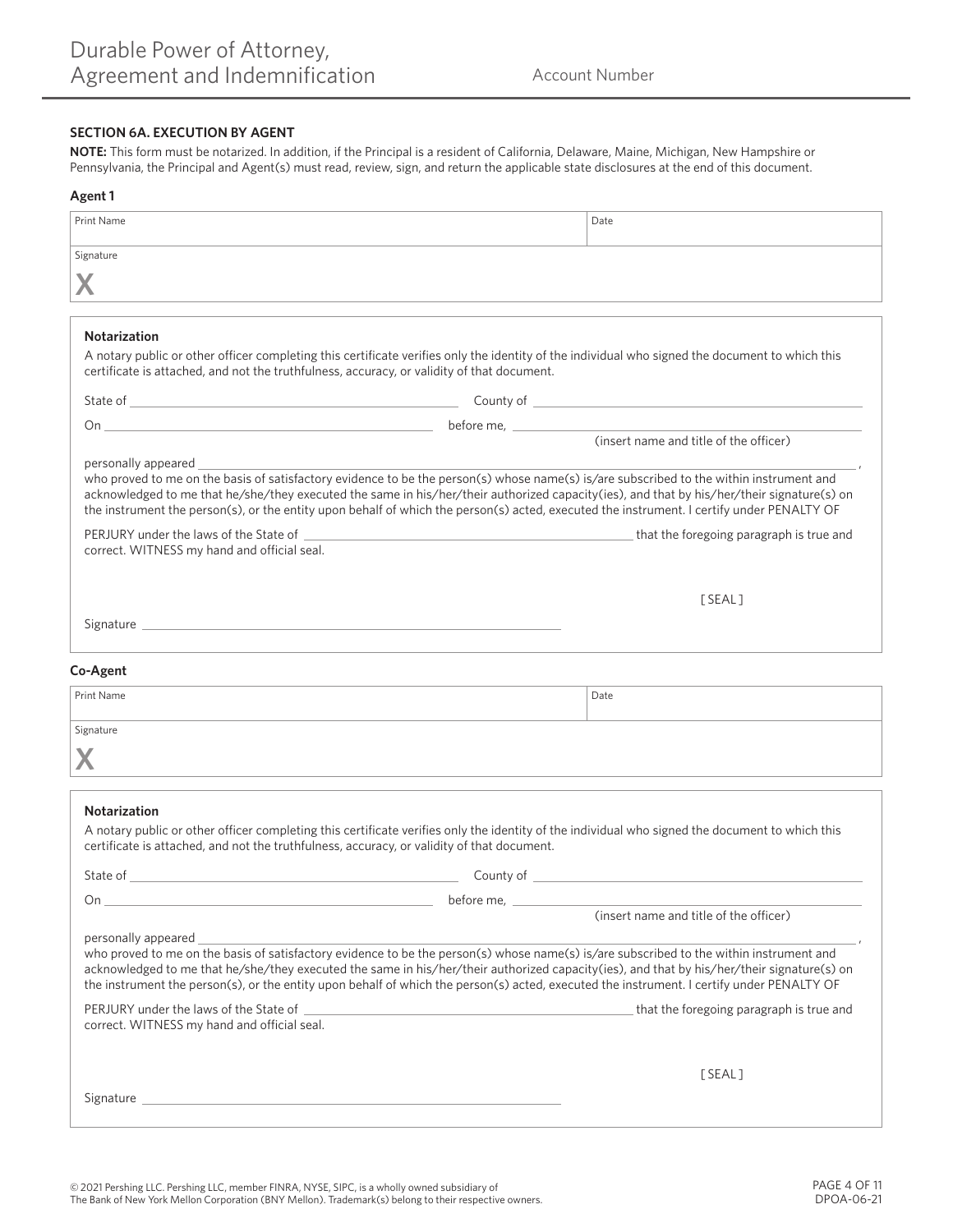# **SECTION 7. ACCOUNT OWNER ACKNOWLEDGEMENT, AGREEMENT AND INDEMNIFICATION**

By signing below as Principal and owner of the Account(s) above, I hereby acknowledge, affirm and agree as follows:

- I am the owner of the Account(s) identified above and I have read and understand the terms of this Power of Attorney, including any applicable state specific disclosures below. I agree to be bound by the terms and provisions of this form and agreement and all applicable state notices herein.
- The Financial Organization is authorized to follow the instructions of my Agent identified above with respect to all of the powers set forth in this Power of Attorney, provided that such instructions are permissible under the terms of the agreement(s) applicable to each of the Account(s).
- With respect to the powers granted by me to my Agent, my Agent is authorized to act for me in the same manner and with the same force and effect as I might or could do with respect to my Account(s), as well as with respect to all other things necessary or incidental thereto.
- If any of the Account(s) are trust accounts, I certify that I am the trustee of those trust account(s) and the Trust Agreements authorize me to appoint an Agent to act in my place as trustee.
- The Financial Organization is authorized to act on instructions received from my Agent as authorized in this Power of Attorney without any duty to inquire as to their accuracy or suitability. The Financial Organization and/or Pershing LLC are not obligated to monitor the Agent or his/her activities for any of the Account(s).
- I acknowledge that the actions of my Agent with respect to my Account(s) may cause me to incur tax liabilities, including an increase in taxable ordinary income and/or capital gains, and have granted this authority to my Agent with the knowledge that I will be personally liable for any resulting increase in taxes.
- The exercise of powers by my Agent pursuant to this Power of Attorney are fully binding upon me and I hereby ratify and confirm any and all transactions made by my Agent for the Account(s).
- The Financial Organization and Pershing LLC shall not be responsible or liable for any acts or omissions of my Agent. I hereby do fully indemnify and hold my Financial Organization and Pershing LLC, their successors, whether by merger, consolidation or otherwise, and assigns, harmless for any losses, liability, claims and costs (including reasonable attorney's fees) resulting from any actions, transactions, withdrawals or transfers made in accordance with the instructions of my Agent or the failure of my Agent to provide instructions. My agreement to indemnify my Financial Organization and Pershing LLC will be binding on my heirs, executors, administrators, successors and assigns. This agreement to indemnify will survive the expiration or revocation of the Power of Attorney.
- I acknowledge that Pershing LLC will not provide me with any investment, legal, tax or accounting advice, and that its employees and agents are not authorized to give any such advice, whether in connection with this Power of Attorney or on whether this form satisfies the requirements under the laws of the state of my residence. In making this Power of Attorney, I agree that I will consult with and rely upon my own advisors and not Pershing LLC.
- This Power of Attorney is continuing and shall remain in full force and effect until revoked by the Principal, the Principal's death, the resignation or removal of the Agent by satisfactory written notice addressed to the Financial Organization and delivered to the Financial Organization's office at its address.
- If I have appointed more than one agent to act on my behalf as co-agents, I authorize each of my Agents to act independently of the other and without the need for the consent of the other. If one Agent pre-deceases the other, resigns or is removed, I agree that the Financial Organization and Pershing LLC can rely solely on the instructions of the remaining co-Agent.
- The Financial Organization and Pershing LLC can freeze the Account(s) and/or delay any transaction or disbursement in the Account(s) if they receive conflicting or inconsistent instructions from me as Principal and my Agent(s) or between/among co-Agents, and I agree that the Account(s) can remain frozen until the conflict or inconsistency is resolved to the satisfaction of the Financial Organization and/or Pershing LLC or upon receipt of an order from a court of competent jurisdiction directing the Financial Organization and/or Pershing LLC as to how they should proceed.
- The Financial Organization and/or Pershing LLC may restrict my ability to disburse funds or securities and/or make purchases or sales of securities from the Account(s) if they reasonably believe that financial exploitation of the Principal or Agent has occurred, is occurring, has been attempted or will be attempted.
- The Financial Organization and Pershing LLC shall not be responsible or liable for any acts or omissions by me. I hereby do fully indemnify and hold my Financial Organization and Pershing LLC, their successors, whether by merger, consolidation or otherwise, and assigns, harmless for any losses, liability, claims and costs (including reasonable attorney's fees) resulting from any actions, transactions, withdrawals or transfers made in accordance with the instructions or failure to provide instructions by my Agent(s). My agreement to indemnify the Financial Organization and Pershing LLC will be binding on my heirs, executors, administrators, successors, and assigns.
- This Power of Attorney does not alter or supersede other agreements entered into by the Principal with the Financial Organization or Pershing LLC. This Power of Attorney does not limit other rights of your Financial Organization or Pershing LLC regarding your Account(s).
- The terms of this agreement and its enforcement shall be governed by the laws of the state of New York without giving effect to its conflicts of laws provisions.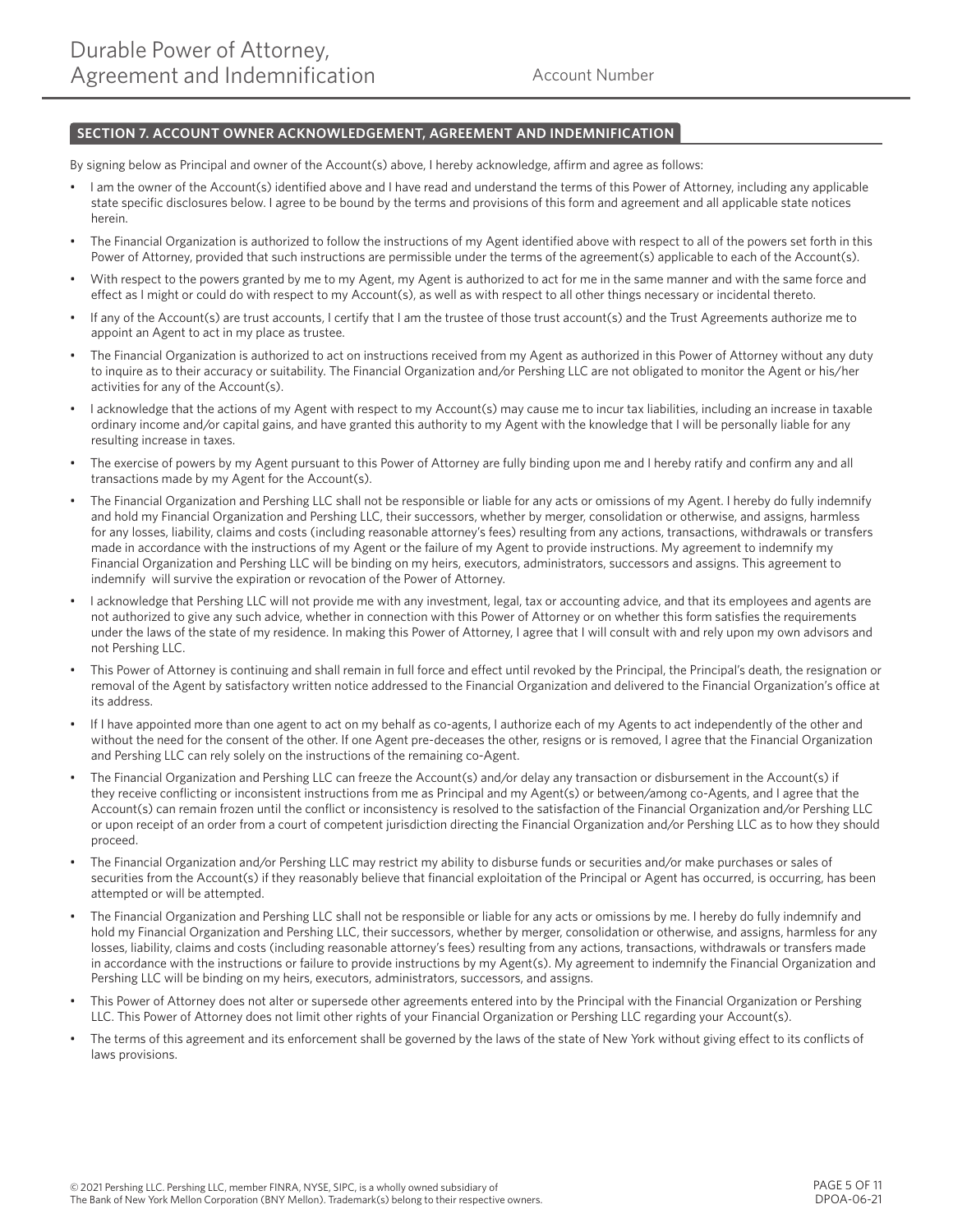# **SECTION 7A. EXECUTION BY PRINCIPAL**

This form must be notarized. In addition, depending on the state of residence of the Principal, this form of Power of Attorney must be signed by the Principal in the presence of one or more witnesses, notarized, or sometimes both. You should review the laws of for the state in which you reside to confirm the execution requirements.

NOTE: If the Principal is a resident of California, Delaware, Maine, Michigan, New Hampshire or Pennsylvania, the Principal and Agent(s) must read, review, sign, and return the applicable state disclosures at the end of this document.

#### I, ,

the principal, sign my name to this power of attorney this  $\Box$ 

and, being first duly sworn, do declare to the undersigned authority that I sign and execute this instrument as my power of attorney and that I sign it willingly, or willingly direct another to sign for me, that I execute it as my free and voluntary act for the purposes expressed in the power of attorney and that I am eighteen years of age or older, of sound mind and under no constraint or undue influence.

#### **Principal/Account Owner**

| Print Name                    | Date |
|-------------------------------|------|
|                               |      |
| Signature                     |      |
| $\mathbf{v}$<br>$\mathscr{L}$ |      |

This form must be notarized. In addition, some states may require a power of attorney to be notarized and witnessed (by one or two witnesses); or only witnessed by two witnesses. Additionally, many states require that witnesses and notaries be disinterested persons, e.g. not the notary; the agent; related to either the principal or agent by blood or marriage; the attending physician or mental health care provider for the principal; the home care provider; or the adult family home or long term care facility provider where the principal resides. Please review the laws of your state as requirements may vary for notarization and witnessing.

| Notarization*<br>certificate is attached, and not the truthfulness, accuracy, or validity of that document. | A notary public or other officer completing this certificate verifies only the identity of the individual who signed the document to which this                                                                                                                                                                                                                                                                                    |
|-------------------------------------------------------------------------------------------------------------|------------------------------------------------------------------------------------------------------------------------------------------------------------------------------------------------------------------------------------------------------------------------------------------------------------------------------------------------------------------------------------------------------------------------------------|
|                                                                                                             | County of <u>counts and the country of the country of the country of the country of the country of the country of the country of the country of the country of the country of the country of the country of the country of the c</u>                                                                                                                                                                                               |
|                                                                                                             |                                                                                                                                                                                                                                                                                                                                                                                                                                    |
|                                                                                                             | (insert name and title of the officer)                                                                                                                                                                                                                                                                                                                                                                                             |
|                                                                                                             | who proved to me on the basis of satisfactory evidence to be the person(s) whose name(s) is/are subscribed to the within instrument and<br>acknowledged to me that he/she/they executed the same in his/her/their authorized capacity(ies), and that by his/her/their signature(s) on<br>the instrument the person(s), or the entity upon behalf of which the person(s) acted, executed the instrument. I certify under PENALTY OF |
| correct. WITNESS my hand and official seal.                                                                 | PERJURY under the laws of the State of the State of the State of the State of the State of the State of the State of the State of the State of the State of the State of the State of the State of the State of the State of t                                                                                                                                                                                                     |
|                                                                                                             | <b>SEAL</b>                                                                                                                                                                                                                                                                                                                                                                                                                        |
|                                                                                                             |                                                                                                                                                                                                                                                                                                                                                                                                                                    |

\*Notaries in California may use the California statutory notarization as a separate addendum.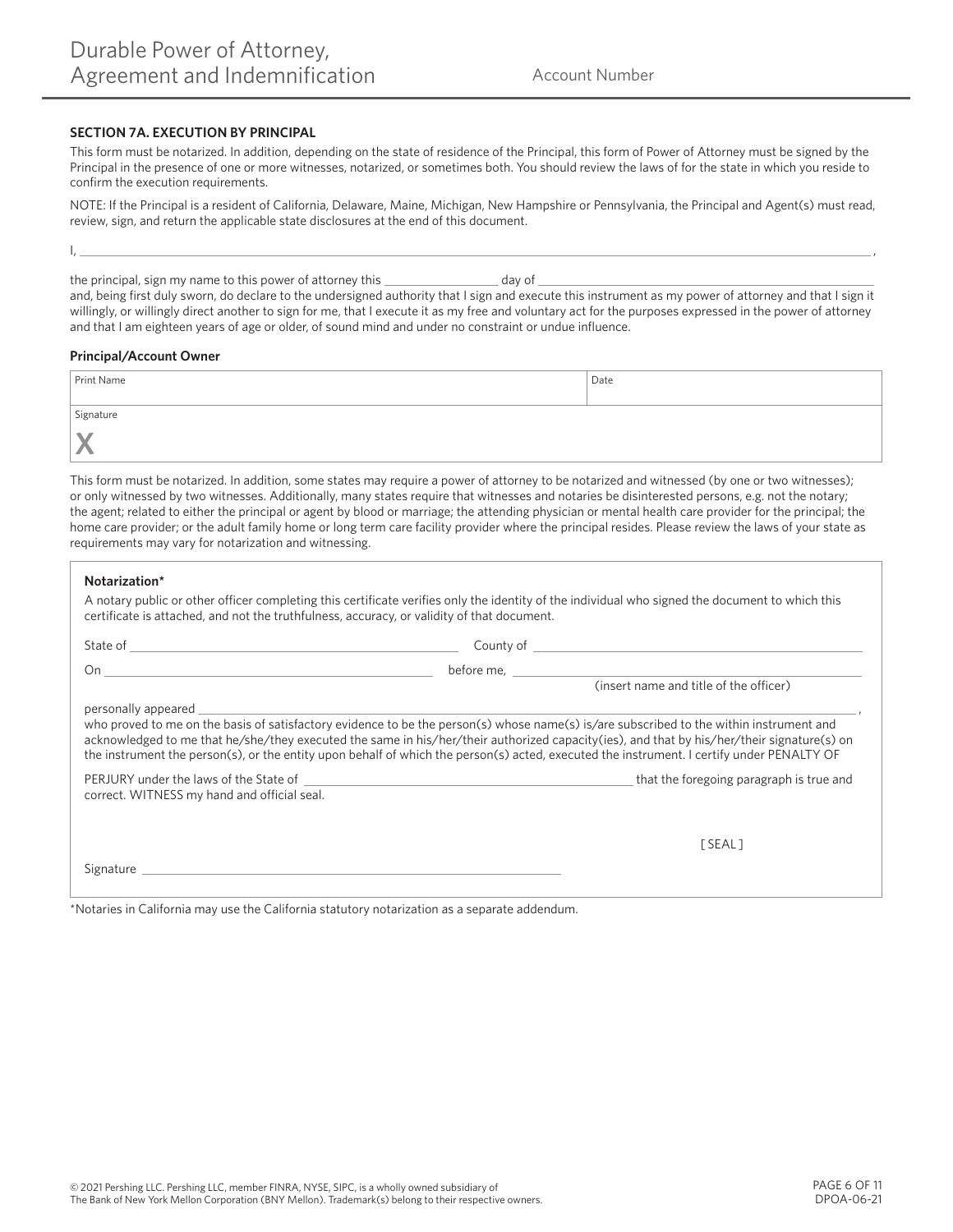#### **Witness 1**

I, , the witness, sign my name to the foregoing power of attorney being first duly sworn and do declare to the undersigned authority that the principal signs and executes this instrument as the principal's power of attorney and that the principal signs it willingly, or willingly directs another to sign for the principal, and that I, in the presence and hearing of the principal, sign this power of attorney as witness to the principal's signing and that to the best of my knowledge the principal is eighteen years of age or older, of sound mind and under no constraint or undue influence.

| Print Name        | Date |
|-------------------|------|
| Address           |      |
| Signature         |      |
| $\mathbf v$<br>v. |      |

# **Witness 2**

I, ,

the witness, sign my name to the foregoing power of attorney being first duly sworn and do declare to the undersigned authority that the principal signs and executes this instrument as the principal's power of attorney and that the principal signs it willingly, or willingly directs another to sign for the principal, and that I, in the presence and hearing of the principal, sign this power of attorney as witness to the principal's signing and that to the best of my knowledge the principal is eighteen years of age or older, of sound mind and under no constraint or undue influence.

| Print Name     | Date |
|----------------|------|
|                |      |
| Address        |      |
|                |      |
| Signature      |      |
| X              |      |
| $\overline{ }$ |      |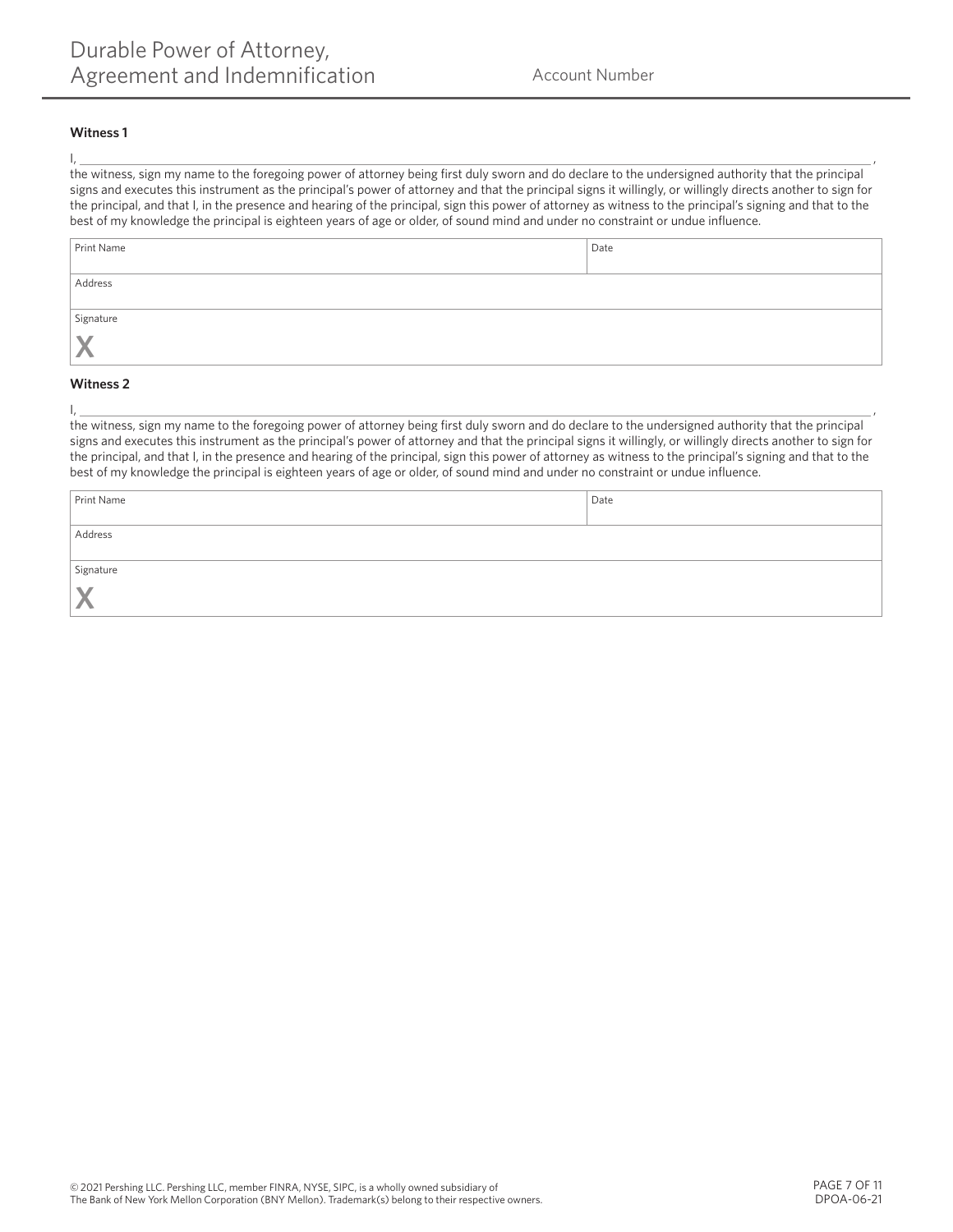# **STATE SPECIFIC NOTICES: COMPLETE AND RETURN IF APPLICABLE**

#### **NOTICE FOR CALIFORNIA RESIDENTS PURSUANT TO CAL. PROB. CODE § 4128**

#### **Notice To Person Executing Durable Power Of Attorney This notice must also be read and signed by the Attorney-in-Fact.**

A durable power of attorney is an important legal document. By signing the durable power of attorney, you are authorizing another person to act for you, the principal. Before you sign this durable power of attorney, you should know these important facts: Your agent (Attorney-in-Fact) has no duty to act unless you and your agent agree otherwise in writing. This document gives your agent the powers to manage, dispose of, sell, and convey your real and personal property, and to use your property as security if your agent borrows money on your behalf. This document does not give your agent the power to accept or receive any of your property, in trust or otherwise, as a gift, unless you specifically authorize the agent to accept or receive a gift.

Your agent will have the right to receive reasonable payment for services provided under this durable power of attorney unless you provide otherwise in this power of attorney. The powers you give your agent will continue to exist for your entire lifetime, unless you state that the durable power of attorney will last for a shorter period of time or unless you otherwise terminate the durable power of attorney. The powers you give your agent in this durable power of attorney will continue to exist even if you can no longer make your own decisions respecting the management of your property.

You can amend or change this durable power of attorney only by executing a new durable power of attorney or by executing an amendment through the same formalities as an original. You have the right to revoke or terminate this durable power of attorney at any time, so long as you are competent. This durable power of attorney must be dated and must be acknowledged before a notary public or signed by two witnesses. If it is signed by two witnesses, they must witness either:

- The signing of the power of attorney.
- The principal's signing or acknowledgment of his or her signature.

A durable power of attorney that may affect real property should be acknowledged before a notary public so that it may easily be recorded. You should read this durable power of attorney carefully. When effective, this durable power of attorney will give your agent the right to deal with property that you now have or might acquire in the future. The durable power of attorney is important to you. If you do not understand the durable power of attorney, or any provision of it, then you should obtain the assistance of an attorney or other qualified person.

#### **Notice To Person Accepting The Appointment As Attorney-In-Fact**

By acting or agreeing to act as the agent (Attorney-in-Fact) under this power of attorney you assume the fiduciary and other legal responsibilities of an agent. These responsibilities include:

The legal duty to act solely in the interest of the principal and to avoid conflicts of interest.

The legal duty to keep the principal's property separate and distinct from any other property owned or controlled by you. You may not transfer the principal's property to yourself without full and adequate consideration or accept a gift of the principal's property unless this power of attorney specifically authorizes you to transfer property to yourself or accept a gift of the principal's property. If you transfer the principal's property to yourself without specific authorization in the power of attorney, you may be prosecuted for fraud and/or embezzlement. If the principal is 65 years of age or older at the time that the property is transferred to you without authority, you may also be prosecuted for elder abuse under Penal Code Section 368. In addition to criminal prosecution, you may also be sued in civil court. I have read the foregoing notice and I understand the legal and fiduciary duties that I assume by acting or agreeing to act as the agent (Attorney-in-Fact) under the terms of this power of attorney.

# **Agent**

| Print Name | Date |
|------------|------|
| Signature  |      |
| X          |      |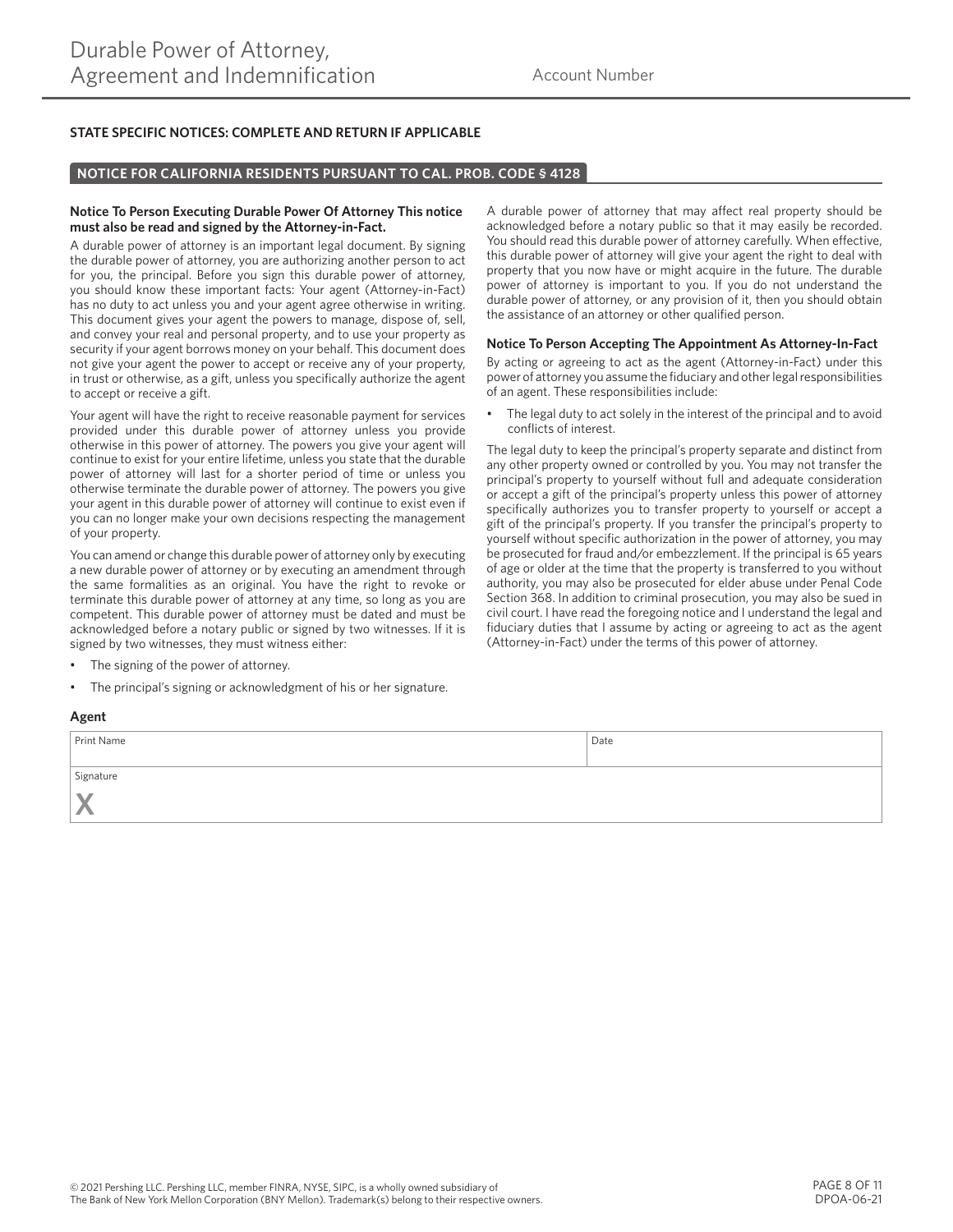Agent's funds and other property.

and §§ 49A-201 through 49A-217.

not acting properly.

contents.

# **NOTICE FOR DELAWARE RESIDENTS PURSUANT TO DELAWARE CODE, TITLE 12, CHAPTER 49A, ET SEQ.**

#### **Notice To Person Executing Durable Power Of Attorney. This notice must also be read and signed by the Attorney-in-Fact below.**

#### **Notice To Principal**

As the person signing this durable power of attorney you are the Principal.

The purpose of this power of attorney is to give the person you designate (your "Agent") broad powers to handle your property, which may include powers to sell, dispose of, or encumber any real or personal property without advance notice to you or approval by you.

This power of attorney does not authorize your Agent to make healthcare decisions for you.

Unless you specify otherwise, your Agent's authority will continue even if you become incapacitated, or until you die or revoke the power of attorney, or until your Agent resigns or is unable to act for you. You should select someone you trust to serve as your Agent.

This power of attorney does not impose a duty on your Agent to exercise granted powers, but when powers are exercised, your Agent must use due care to act for your benefit and in accordance with this power of attorney.

#### **Principal**

| Print Name | Date |
|------------|------|
| Signature  |      |
| V          |      |

#### **Agent's Certification**

I, (Name of Agent), have read the attached durable personal power of attorney and I am the person identified as the Agent or identified as the Agent for the Principal. To the best of my knowledge this power has not been revoked. I hereby acknowledge that, when I act as Agent, I shall:

- Act in accordance with the principal's reasonable expectations to the extent actually known to me and, otherwise, in the Principal's best interest;
- Act in good faith;
- Act only within the scope of authority granted in the personal power of attorney; and
- To the extent reasonably practicable under the circumstances, keep in regular contact with the principal and communicate with the principal.

Your Agent must keep your funds and other property separate from your

A court can take away the powers of your Agent if it finds your Agent is

The powers and duties of an Agent under a durable power of attorney are explained more fully in Delaware Code, Title 12, Chapter 49A, § 49A-114

If there is anything about this form that you do not understand, you

I have read or had explained to me this notice and I understand its

should ask a lawyer of your own choosing to explain it to you.

- In addition, in the absence of a specific provision to the contrary in the durable personal power of attorney, when I act as Agent, I shall:
- Keep the assets of the Principal separate from my assets;
- Exercise reasonable caution and prudence; and
- Keep a full and accurate record of all actions, receipts and disbursements on behalf of the Principal.

#### **Agent**

| Print Name                    | $\Box$ Date |
|-------------------------------|-------------|
| Signature                     |             |
| $\overline{\mathbf{v}}$<br>-- |             |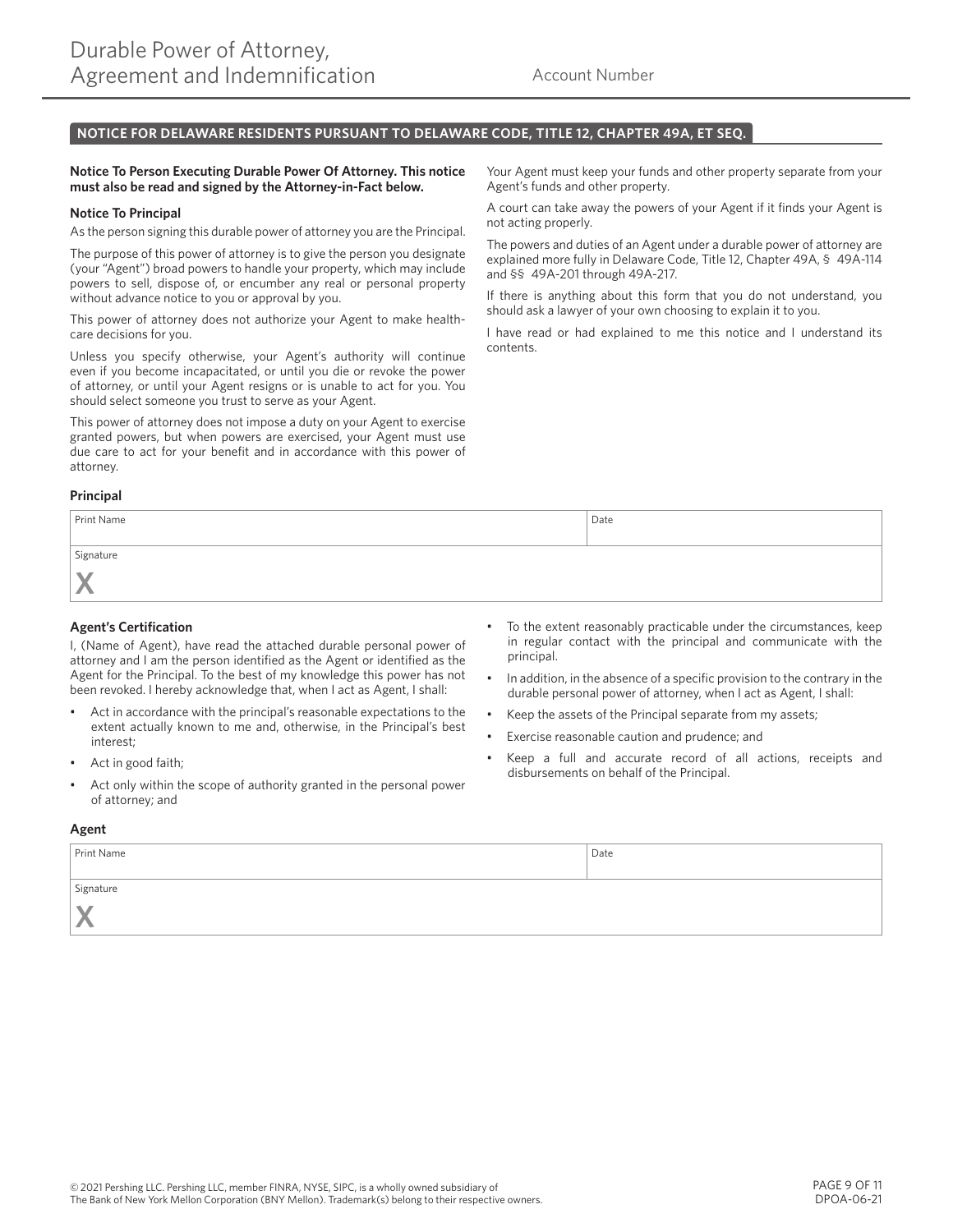# **NOTICE FOR MAINE RESIDENTS PURSUANT TO 18-A M.R.S. § 5-905**

**Notice to the Principal:** As the "Principal" you are using this power of attorney to grant power to another person (called the Agent) to make decisions about your property and to use your property on your behalf. Under this power of attorney you give your Agent broad and sweeping powers to sell or otherwise dispose of your property without notice to you. Under this document your Agent will continue to have these powers after you become incapacitated. The powers that you give your Agent are explained more fully in the Maine Uniform Power of Attorney Act, Maine Revised Statutes, Title 18-C, Article 5, Part 9. You have the right to revoke this power of attorney at any time as long as you are not incapacitated. If there is anything about this power of attorney that you do not understand, you should ask an attorney to explain it to you.

**Notice to the Agent:** As the "Agent" you are given power under this power of attorney to make decisions about the property belonging to the Principal and to dispose of the Principal's property on the Principal's behalf in accordance with the terms of this power of attorney. This power of attorney is valid only if the Principal is of sound mind when the Principal signs it. When you accept the authority granted under this power of attorney, a special legal relationship is created between you and the Principal. This relationship imposes upon you legal duties that continue until you resign or the power of attorney is terminated or revoked. The duties are more fully explained in the Maine Uniform Power of Attorney Act, Maine Revised Statutes, Title 18-C, Article 5, Part 9 and Title 18-B, sections 802 to 807 and Title 18-B, chapter 9. As the Agent, you are generally not entitled to use the Principal's property for your own benefit or to make gifts to yourself or others unless the power of attorney gives you such authority. If you violate your duty under this power of attorney, you may be liable for damages and may be subject to criminal prosecution. You must stop acting on behalf of the Principal if you learn of any event that terminates this power of attorney or your authority under this power of attorney. Events of termination are more fully explained in the Maine Uniform Power of Attorney Act and include, but are not limited to, revocation of your authority or of the power of attorney by the Principal, the death of the Principal or the commencement of divorce proceedings between you and the Principal. If there is anything about this power of attorney or your duties under it that you do not understand, you should ask an attorney to explain it to you.

# **NOTICE FOR MICHIGAN RESIDENTS PURSUANT TO MCLS § 700.5501**

#### **This notice must be read and signed by the Attorney-in-Fact.**

 $\mathsf{I}, \underline{\hspace{1cm}}$  , where  $\mathsf{I}$ 

have been appointed as attorney-in-fact for

the principal, under a durable power of attorney dated

By signing this document, I acknowledge that if and when I act as attorney-in-fact, all of the following apply:

- (a) Except as provided in the durable power of attorney, I must act in accordance with the standards of care applicable to fiduciaries acting under durable powers of attorney.
- (b) I must take reasonable steps to follow the instructions of the principal.
- (c) Upon request of the principal, I must keep the principal informed of my actions. I must provide an accounting to the principal upon request of the principal, to a guardian or conservator appointed on behalf of the principal upon the request of that guardian or conservator, or pursuant to judicial order.
- (d) I cannot make a gift from the principal's property, unless provided for in the durable power of attorney or by judicial order.
- (e) Unless provided in the durable power of attorney or by judicial order, I, while acting as attorney-in-fact, shall not create an account or other asset in joint tenancy between the principal and me.
- (f) I must maintain records of my transactions as attorney-in-fact, including receipts, disbursements, and investments.
- (g) I may be liable for any damage or loss to the principal, and may be subject to any other available remedy, for breach of fiduciary duty owed to the principal. In the durable power of attorney, the principal may exonerate me of any liability to the principal for breach of fiduciary duty except for actions committed by me in bad faith or with reckless indifference. An exoneration clause is not enforceable if inserted as the result of my abuse of a fiduciary or confidential relationship to the principal.
- (h) I may be subject to civil or criminal penalties if I violate my duties to the principal.

| Print Name        | Date |
|-------------------|------|
| Signature         |      |
| $\checkmark$<br>◢ |      |

,

.